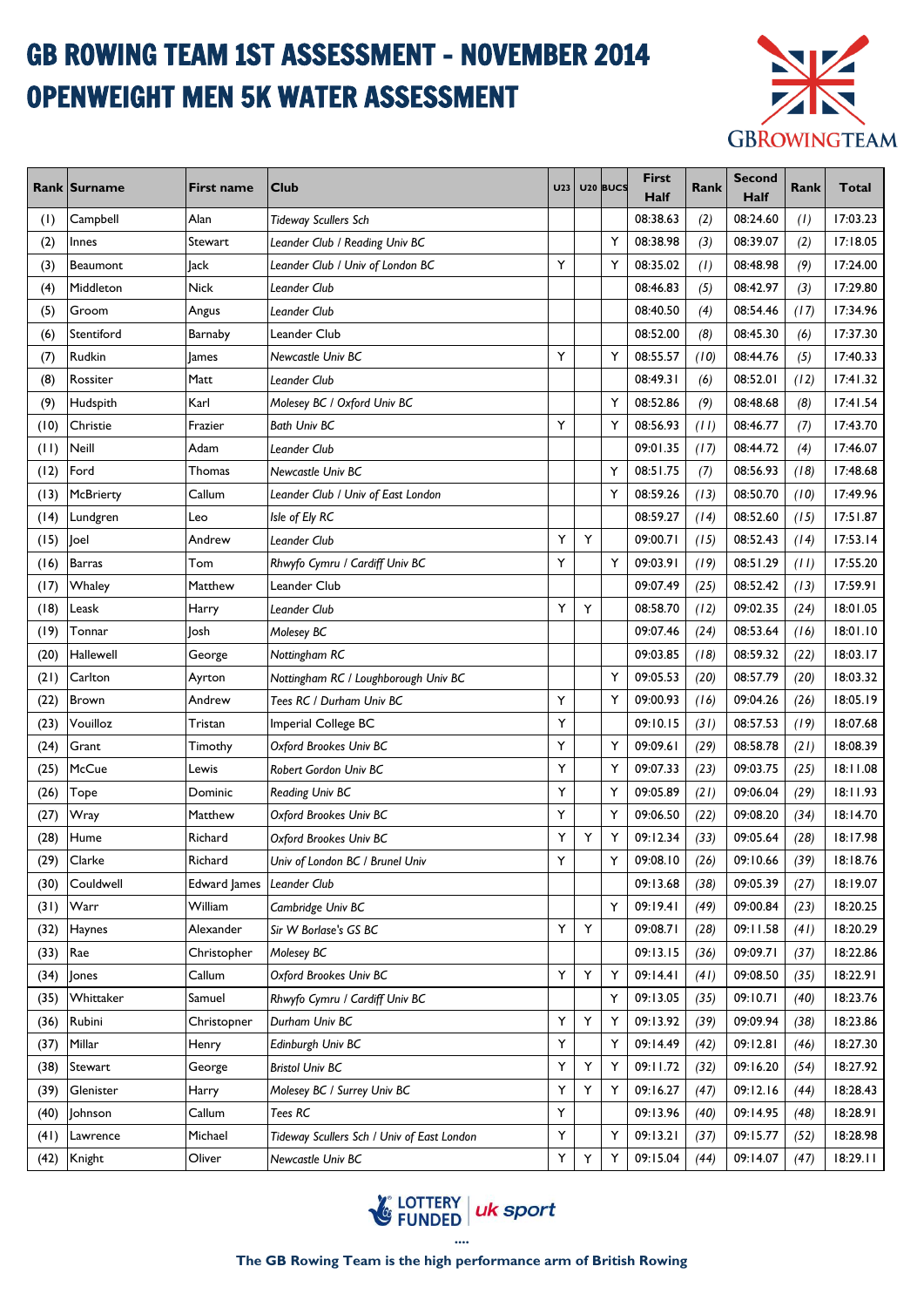# GB ROWING TEAM 1ST ASSESSMENT - NOVEMBER 2014 OPENWEIGHT MEN 5K WATER ASSESSMENT



|      | <b>Rank Surname</b> | First name | <b>Club</b>                              | <b>U23</b> |    | U <sub>20</sub> BUCS | First<br>Half | Rank | <b>Second</b><br>Half | Rank | Total    |
|------|---------------------|------------|------------------------------------------|------------|----|----------------------|---------------|------|-----------------------|------|----------|
| (43) | Massey              | Robert     | Rhwyfo Cymru                             |            |    |                      | 09:20.14      | (53) | 09:09.68              | (36) | 18:29.82 |
| (44) | Bell                | Nick       | <b>Bath Univ BC</b>                      | Υ          |    | Y                    | 09:22.20      | (56) | 09:07.80              | (32) | 18:30.00 |
| (45) | Hnatiw              | Matthew    | Oxford Brookes Univ BC                   | Y          |    | Y                    | 09:12.46      | (34) | 09:18.11              | (57) | 18:30.57 |
| (46) | Bain                | Alexander  | Newcastle Univ BC                        | Y          | Y  | Y                    | 09:15.85      | (46) | 09:15.60              | (51) | 18:31.45 |
| (47) | <b>Bolding</b>      | Morgan     | Oxford Brookes Univ BC                   | Υ          | Y  |                      | 09:09.92      | (30) | 09:21.59              | (60) | 18:31.51 |
| (48) | Heal                | James      | Birmingham Univ BC                       | Y          |    | Y                    | 09:19.49      | (50) | 09:12.10              | (43) | 18:31.59 |
| (49) | Stimpson            | Ionathan   | Nottingham RC                            |            |    |                      | 09:08.36      | (27) | 09:23.80              | (64) | 18:32.16 |
| (50) | Heaton              | Toby       | <b>Imperial College BC</b>               | Y          | Y  | Υ                    | 09:19.55      | (51) | 09:12.65              | (45) | 18:32.20 |
| (51) | Eden                | George     | Nottingham RC / Nottingham Trent Univ BC |            |    | Y                    | 09:16.99      | (48) | 09:15.38              | (50) | 18:32.37 |
| (52) | Graham              | Rupert     | Molesey BC                               | Y          |    |                      | 09:21.33      | (55) | 09:11.93              | (42) | 18:33.26 |
| (53) | Clarke              | Timothy    | Newcastle Univ BC                        |            |    | Υ                    | 09:27.81      | (60) | 09:06.43              | (31) | 18:34.24 |
| (54) | Maxwell             | Ben        | Newcastle Univ BC                        | Y          | Y  | Υ                    | 09:15.75      | (45) | 09:19.20              | (58) | 18:34.95 |
| (55) | Harrison            | Cameron    | Cambois                                  | Υ          |    |                      | 09:28.75      | (62) | 09:06.40              | (30) | 18:35.15 |
| (56) | Minnican            | Jared      | Nottingham RC / Loughborough Students RC | Υ          |    | Y                    | 09:14.54      | (43) | 09:21.00              | (59) | 18:35.54 |
| (57) | Irvine              | Calum      | Edinburgh Univ BC                        | Y          |    | Y                    | 09:28.24      | (61) | 09:07.87              | (33) | 18:36.11 |
| (58) | Geffen              | William    | Oxford Univ BC                           | Υ          | Υ  | Y                    | 09:19.66      | (52) | 09:25.10              | (65) | 18:44.76 |
| (59) | Scholefield         | Rufus      | Edinburgh Univ BC                        | Y          |    | Y                    | 09:29.62      | (64) | 09:16.64              | (55) | 18:46.26 |
| (60) | <b>Jackson</b>      | Ben        | <b>Bath Univ BC</b>                      | Υ          |    | Y                    | 09:25.44      | (57) | 09:22.43              | (61) | 18:47.87 |
| (61) | Brown               | lake       | Manchester, The Univ BC                  | Υ          |    | Y                    | 09:32.33      | (68) | 09:15.81              | (53) | 18:48.14 |
| (62) | Glover              | Michael    | Oxford Brookes Univ BC                   | Υ          | Υ  | Υ                    | 09:26.77      | (59) | 09:26.67              | (66) | 18:53.44 |
| (63) | Kent                | Ioshua     | Univ of London BC                        | Y          | Y  | Y                    | 09:21.04      | (54) | 09:32.62              | (70) | 18:53.66 |
| (64) | Nunn                | Sam        | Mossbourne                               | Y          | Y  |                      | 09:30.37      | (66) | 09:23.30              | (63) | 18:53.67 |
| (65) | Rawlings            | Lee        | Molesey BC                               | Y          |    |                      | 09:38.62      | (77) | 09:15.27              | (49) | 18:53.89 |
| (66) | Morris              | Danny      | Clydesdale ARC                           | Y          |    |                      | 09:33.54      | (70) | 09:22.63              | (62) | 18:56.17 |
| (67) | <b>Hawkins</b>      | Richard    | Oxford Brookes Univ BC                   | Υ          |    | Υ                    | 09:26.56      | (58) | 09:30.49              | (69) | 18:57.05 |
| (68) | Robson              | James      | <b>Newcastle Univ BC</b>                 | Υ          |    | Y                    | 09:40.72      | (79) | 09:16.67              | (56) | 18:57.39 |
| (69) | Watkins             | Alex       | Loughborough Students RC                 | Υ          |    | Υ                    | 09:29.30      | (63) | 09:33.34              | (73) | 19:02.64 |
| (70) | Vardigans           | Harry      | Oxford Brookes Univ BC                   | Υ          | Υ  | Y                    | 09:30.24      | (65) | 09:33.31              | (72) | 19:03.55 |
| (71) | Law                 | Rowan      | Nottingham RC                            | Υ          | Υ  |                      | 09:35.15      | (72) | 09:29.54              | (68) | 19:04.69 |
| (72) | Warren              | Angus      | Sir W Borlase's GS BC                    | Y          | Υ  |                      | 09:37.87      | (74) | 09:28.18              | (67) | 19:06.05 |
| (73) | Elsegood            | Ralph      | Univ of London BC                        | Υ          | Y  |                      | 09:34.91      | (71) | 09:33.02              | (71) | 19:07.93 |
| (74) | Clarke              | James      | Univ of London BC                        | Υ          | Y  |                      | 09:32.93      | (69) | 09:37.52              | (75) | 19:10.45 |
| (75) | Aldridge            | Matthew    | Oxford Brookes Univ BC                   | Υ          | Y. | Υ                    | 09:31.91      | (67) | 09:38.84              | (76) | 19:10.75 |
| (76) | <b>Myatt</b>        | Freddie    | Oxford Brookes Univ BC                   | Υ          |    | Y                    | 09:38.39      | (76) | 09:39.22              | (77) | 19:17.61 |
| (77) | Hall                | William    | Oxford Brookes Univ BC                   | Υ          |    | Υ                    | 09:38.06      | (75) | 09:41.86              | (80) | 19:19.92 |
| (78) | Mckillen            | Gareth     | Queens Univ Belfast RC                   | Y          | Υ  | Υ                    | 09:39.81      | (78) | 09:41.83              | (79) | 19:21.64 |
| (79) | Swarbrick           | Henry      | Oxford Brookes Univ BC                   | Υ          |    | Y                    | 09:42.50      | (80) | 09:39.30              | (78) | 19:21.80 |
| (80) | Gleadowe            | Edward     | Durham Univ BC                           | Y          |    | Υ                    | 09:54.47      | (86) | 09:36.03              | (74) | 19:30.50 |
| (81) | <b>Bushnell</b>     | Oliver     | Oxford Brookes Univ BC                   | Υ          |    | Υ                    | 09:50.63      | (83) | 09:50.88              | (81) | 19:41.51 |
| (82) | Lawton              | Finnian    | Oxford Brookes Univ BC                   | Υ          | Υ  | Υ                    | 09:47.26      | (81) | 09:55.83              | (83) | 19:43.09 |
| (83) | Kasas               | Piers      | Cambridge Univ BC                        | Υ          | Υ  | Υ                    | 09:50.83      | (84) | 09:57.86              | (86) | 19:48.69 |
| (84) | Stanhope            | James      | Oxford Brookes Univ BC                   | Υ          |    | Y                    | 09:53.20      | (85) | 09:56.29              | (84) | 19:49.49 |

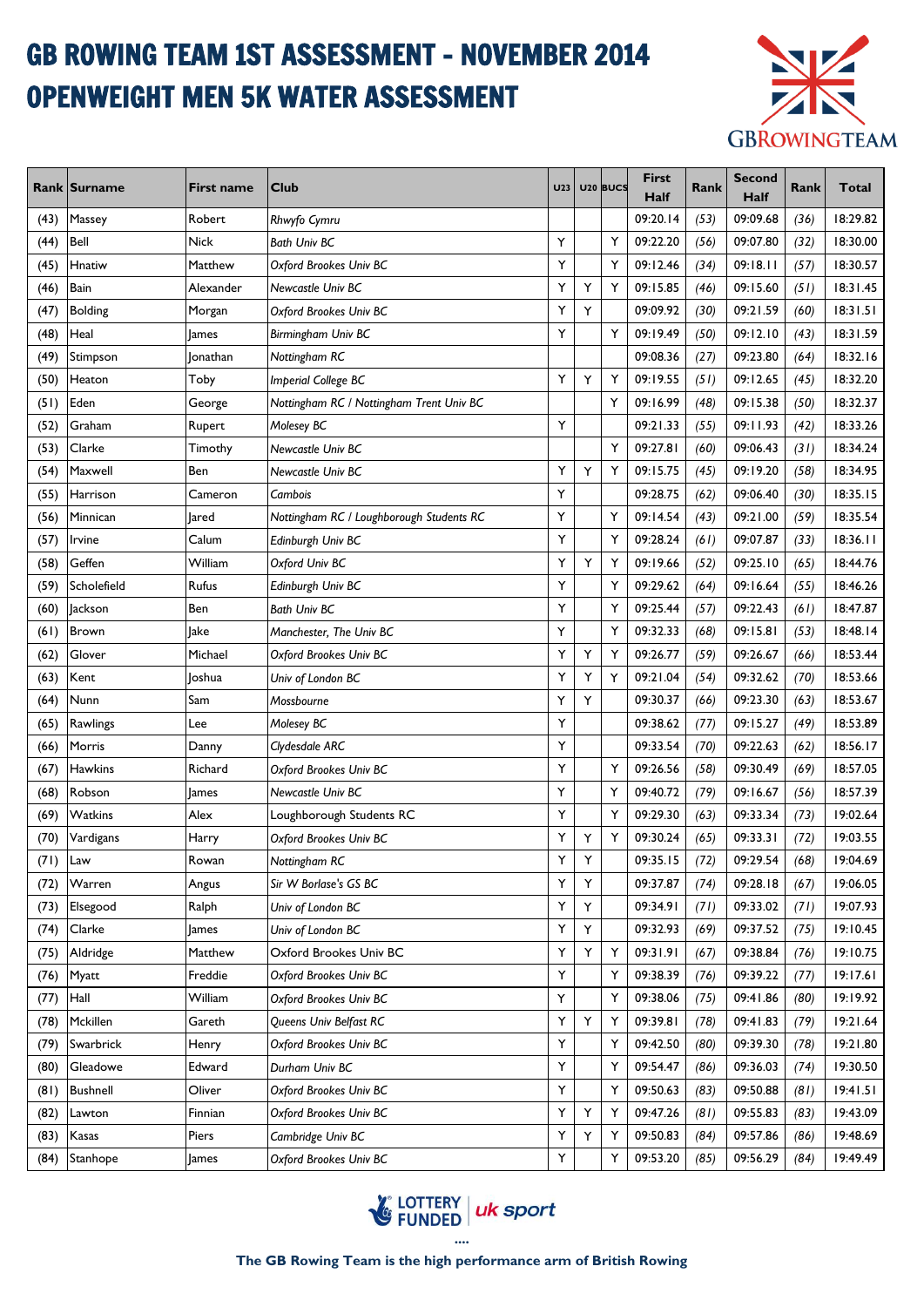# GB ROWING TEAM 1ST ASSESSMENT - NOVEMBER 2014 OPENWEIGHT MEN 5K WATER ASSESSMENT



|      | <b>Rank Surname</b> | <b>IFirst name</b> | <b>Club</b>                 | U <sub>23</sub> | U <sub>20</sub> BUCS | <b>First</b><br>Half | Rank | <b>Second</b><br>Half | Rank | <b>Total</b> |
|------|---------------------|--------------------|-----------------------------|-----------------|----------------------|----------------------|------|-----------------------|------|--------------|
| (85) | Hogan               | Harry              | Oxford Brookes Univ BC      | $\checkmark$    | $\checkmark$         | 09:59.06             | (87) | 09:52.90              | (82) | 19:51.96     |
| (86) | Gibbs               | Rory               | Oxford Brookes Univ BC      | $\checkmark$    | v                    | 09:48.36             | (82) | 10:04.21              | (87) | 19:52.57     |
| (87) | Miller              | Hamish             | Oxford Brookes Univ BC      | $\checkmark$    | $\checkmark$         | 10:01.40             | (89) | 09:57.28              | (85) | 19:58.68     |
| (88) | Knights             | Angus              | Cambridge Univ BC           | $\checkmark$    | $\checkmark$         | 10:00.05             | (88) | 10:07.83              | (88) | 20:07.88     |
| (89) | Forrester           | llames             | Oxford Brookes Univ BC      | $\checkmark$    | $\checkmark$         | 10:39.68             | (91) | 10:55.48              | (89) | 21:35.16     |
| (90) | Sullivan            | Patrick            | Univ of London BC           | $\checkmark$    | $\checkmark$         | 09:36.15             | (73) | 13:39.34              | (90) | 23:15.49     |
| (91) | <b>Brampton</b>     | Rory               | Molesey BC / Surrey Univ BC | $\checkmark$    | $\checkmark$         | 10:02.49             | (90) | 18:06.43              | (91) | 28:08.92     |

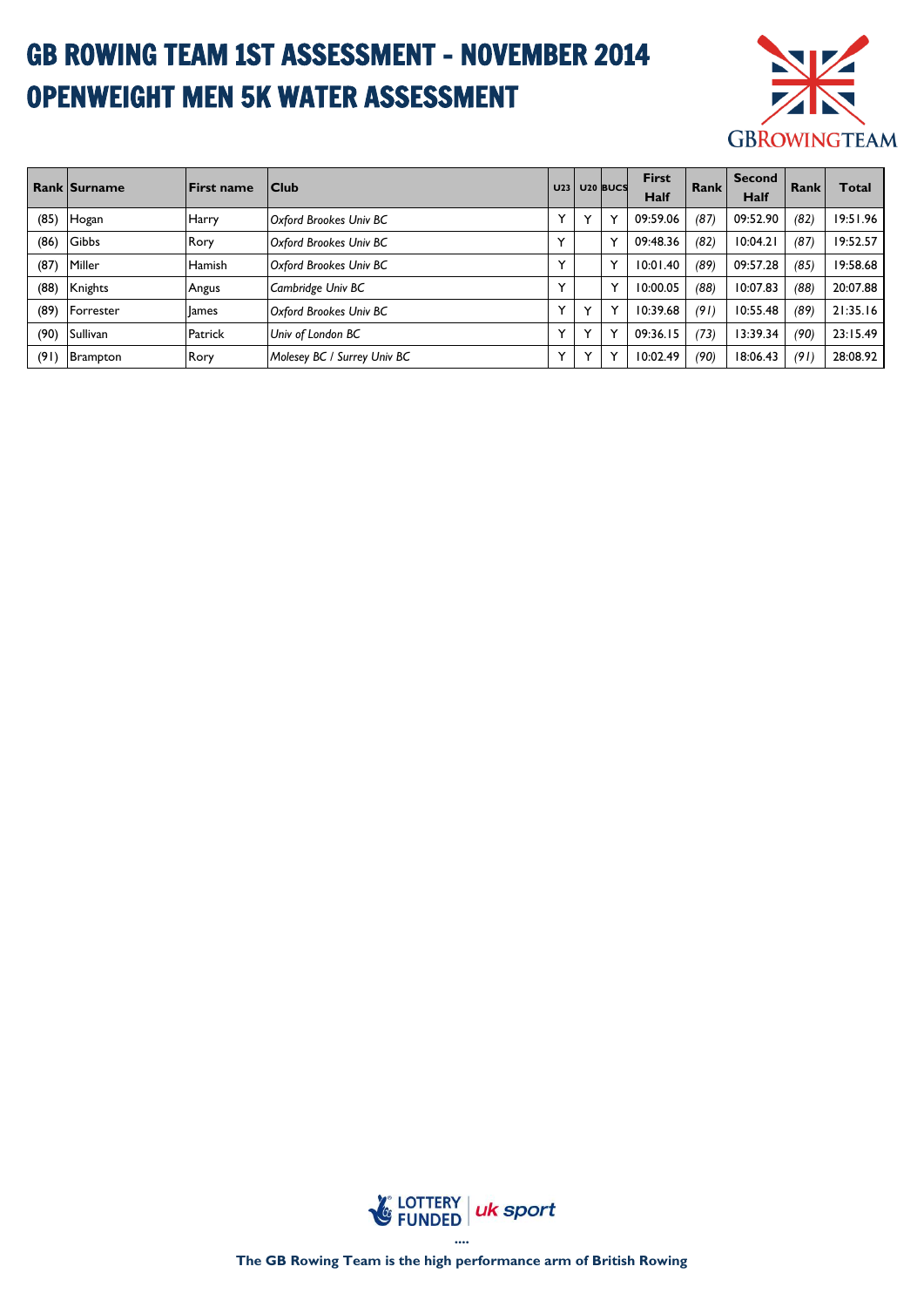# GB ROWING TEAM 1ST ASSESSMENT - NOVEMBER 2014 OPENWEIGHT WOMEN 5K WATER ASSESSMENT



|      | <b>Rank Surname</b> | <b>First name</b> | <b>Club</b>                                | U <sub>23</sub> |   | U <sub>20</sub> BUCS | <b>First</b><br>Half | Rank | <b>Second</b><br>Half | Rank | Total    |
|------|---------------------|-------------------|--------------------------------------------|-----------------|---|----------------------|----------------------|------|-----------------------|------|----------|
| (1)  | Wilson              | Melanie           | <b>Imperial College BC</b>                 |                 |   | Y                    | 09:25.75             | (1)  | 09:44.85              | (2)  | 19:10.60 |
| (2)  | Grainger            | Katherine         | St Andrew / Marlow RC                      |                 |   |                      | 09:32.59             | (2)  | 09:42.23              | (1)  | 19:14.82 |
| (3)  | Nixon               | Holly             | Leander Club                               | Υ               |   |                      | 09:43.10             | (4)  | 09:47.13              | (3)  | 19:30.23 |
| (4)  | Grandfield          | Georgina          | Agecroft                                   |                 |   |                      | 09:42.15             | (3)  | 09:55.95              | (5)  | 19:38.10 |
| (5)  | Hodgkins-Byrne      | Mathilda          | Reading Univ BC / Reading RC               | Υ               |   | Υ                    | 09:55.44             | (7)  | 09:54.32              | (4)  | 19:49.76 |
| (6)  | Francis             | Georgia           | Imperial College BC / St Mary's Univ       | Υ               |   | Y                    | 09:52.29             | (5)  | 10:04.47              | (9)  | 19:56.76 |
| (7)  | Wheeler             | Laura             | Nottingham RC                              |                 |   |                      | 09:59.39             | (8)  | 09:59.04              | (6)  | 19:58.43 |
| (8)  | Hill                | Holly             | Isle of Ely RC / Cambridge Univ Women's BC | Υ               |   | Y                    | 10:00.69             | (10) | 10:00.11              | (7)  | 20:00.80 |
| (9)  | Courty              | Sam               | <b>Bath Univ BC</b>                        | Υ               |   | Y                    | 10:06.03             | (18) | 10:01.11              | (8)  | 20:07.14 |
| (10) | Carmichael          | Emily             | Leander Club / Royal Agricultural Univ     |                 |   | Y                    | 09:54.74             | (6)  | 10:17.40              | (14) | 20:12.14 |
| (11) | Bennett             | Karen             | Leander Club                               |                 |   |                      | 10:02.80             | (12) | 10:10.21              | (10) | 20:13.01 |
| (12) | Parfett             | Sara              | <b>Imperial College BC</b>                 |                 |   |                      | 10:00.27             | (9)  | 10:14.44              | (12) | 20:14.71 |
| (13) | Rodriguez           | Gabby             | Molesey BC                                 |                 |   |                      | 10:04.31             | (13) | 10:10.62              | (11) | 20:14.93 |
| (14) | Whittaker           | Pippa             | Leander Club                               |                 |   |                      | 10:04.42             | (15) | 10:16.67              | (13) | 20:21.09 |
| (15) | Douglas             | Katherine         | <b>Leander Club</b>                        |                 |   |                      | 10:04.39             | (14) | 10:18.87              | (15) | 20:23.26 |
| (16) | <b>Bartlett</b>     | Katie             | Nottingham RC / Loughborough Univ BC       | Υ               |   | Υ                    | 10:05.27             | (16) | 10:20.64              | (17) | 20:25.91 |
| (17) | Bryan               | Bethany           | Tees RC                                    | Υ               |   |                      | 10:07.56             | (20) | 10:20.49              | (16) | 20:28.05 |
| (18) | <b>Burgess</b>      | Lucy              | Northwich RC                               | Y               |   |                      | 10:05.60             | (17) | 10:25.71              | (22) | 20:31.31 |
| (19) | Ford                | Emily             | Newcastle Univ BC                          | Y               |   | Υ                    | 10:11.57             | (22) | 10:24.96              | (20) | 20:36.53 |
| (20) | McKeown             | Claire            | Leander Club                               |                 |   |                      | 10:16.61             | (24) | 10:21.41              | (18) | 20:38.02 |
| (21) | Foster              | Madeleine         | Thames RC                                  |                 |   |                      | 10:14.40             | (23) | 10:24.35              | (19) | 20:38.75 |
| (22) | Vezie               | Michelle          | <b>Imperial College BC</b>                 |                 |   | Υ                    | 10:10.33             | (21) | 10:28.56              | (23) | 20:38.89 |
| (23) | Girling             | Rebecca           | Rhwyfo Cymru / Cardiff Univ BC             |                 |   | Υ                    | 10:07.09             | (19) | 10:36.90              | (30) | 20:43.99 |
| (24) | Siddorn             | Ruth              | Oxford University Women s BC               | Υ               | Υ | Υ                    | 10:22.36             | (29) | 10:25.24              | (21) | 20:47.60 |
| (25) | Cook                | Charlotte         | Tees RC / Durham Univ BC                   |                 |   | Y                    | 10:16.83             | (25) | 10:31.00              | (25) | 20:47.83 |
| (26) | Wilson              | Melissa           | Cambridge Univ Women's BC                  | Υ               |   | Y                    | 10:01.16             | (11) | 10:49.01              | (35) | 20:50.17 |
| (27) | Withers             | Annie             | Oxford Brookes Univ BC                     | Υ               |   | Y                    | 10:22.10             | (28) | 10:29.35              | (24) | 20:51.45 |
| (28) | Howard              | Victoria          | Edinburgh Univ BC                          | Υ               |   | Υ                    | 10:23.53             | (30) | 10:34.18              | (26) | 20:57.71 |
|      | $(29)$ Brown        | <b>Jessica</b>    | <b>Tideway Scullers Sch</b>                |                 |   |                      | 10:18.88             | (26) | 10:39.44              | (31) | 20:58.32 |
| (30) | Jonckers            | Aimee             | Molesey BC                                 |                 |   |                      | 10:30.25             | (34) | 10:34.72              | (27) | 21:04.97 |
| (31) | Flynn               | Alex              | <b>Exeter Univ BC</b>                      | Υ               | Υ | Υ                    | 10:23.97             | (31) | 10:42.61              | (32) | 21:06.58 |
| (32) | French              | Alessandra        | Univ of London BC                          | Y               | Υ |                      | 10:33.55             | (35) | 10:36.75              | (29) | 21:10.30 |
| (33) | Maxfield            | Kirstie           | Nottingham RC / Loughborough Students RC   |                 |   | Y                    | 10:38.51             | (40) | 10:35.78              | (28) | 21:14.29 |
| (34) | Long                | Heidi             | Marlow RC                                  | Y               | Y |                      | 10:29.96             | (33) | 10:47.87              | (34) | 21:17.83 |
| (35) | <b>Tredell</b>      | Yasmin            | Leander Club                               |                 |   |                      | 10:26.48             | (32) | 10:52.44              | (36) | 21:18.92 |
| (36) | Donaldson           | Maja              | Univ of London BC                          | Υ               |   | Υ                    | 10:21.43             | (27) | 10:57.79              | (38) | 21:19.22 |
| (37) | Thom                | 0anna             | <b>Imperial College BC</b>                 |                 |   |                      | 10:35.82             | (37) | 10:53.06              | (37) | 21:28.88 |
| (38) | Clutterbuck         | Steph             | York Univ BC                               | Y               |   | Υ                    | 10:45.50             | (42) | 10:46.80              | (33) | 21:32.30 |
| (39) | Foxley              | Hannah            | Llandaff RC / Cardiff Metropolitan Univ BC | Υ               |   | Υ                    | 10:34.34             | (36) | 11:00.32              | (39) | 21:34.66 |
| (40) | Duncan              | Hannah            | Clydesdale ARC / Glasgow Univ BC           | Υ               |   | Υ                    | 10:36.92             | (39) | 11:00.54              | (40) | 21:37.46 |
| (41) | <b>Brew</b>         | Chloe             | <b>Plymouth Amateur RC</b>                 | Υ               | Υ |                      | 10:36.35             | (38) | 11:12.70              | (44) | 21:49.05 |
| (42) | Drury               | Charlotte         | Durham Univ BC                             | Υ               |   | Υ                    | 10:45.17             | (41) | 11:05.08              | (41) | 21:50.25 |

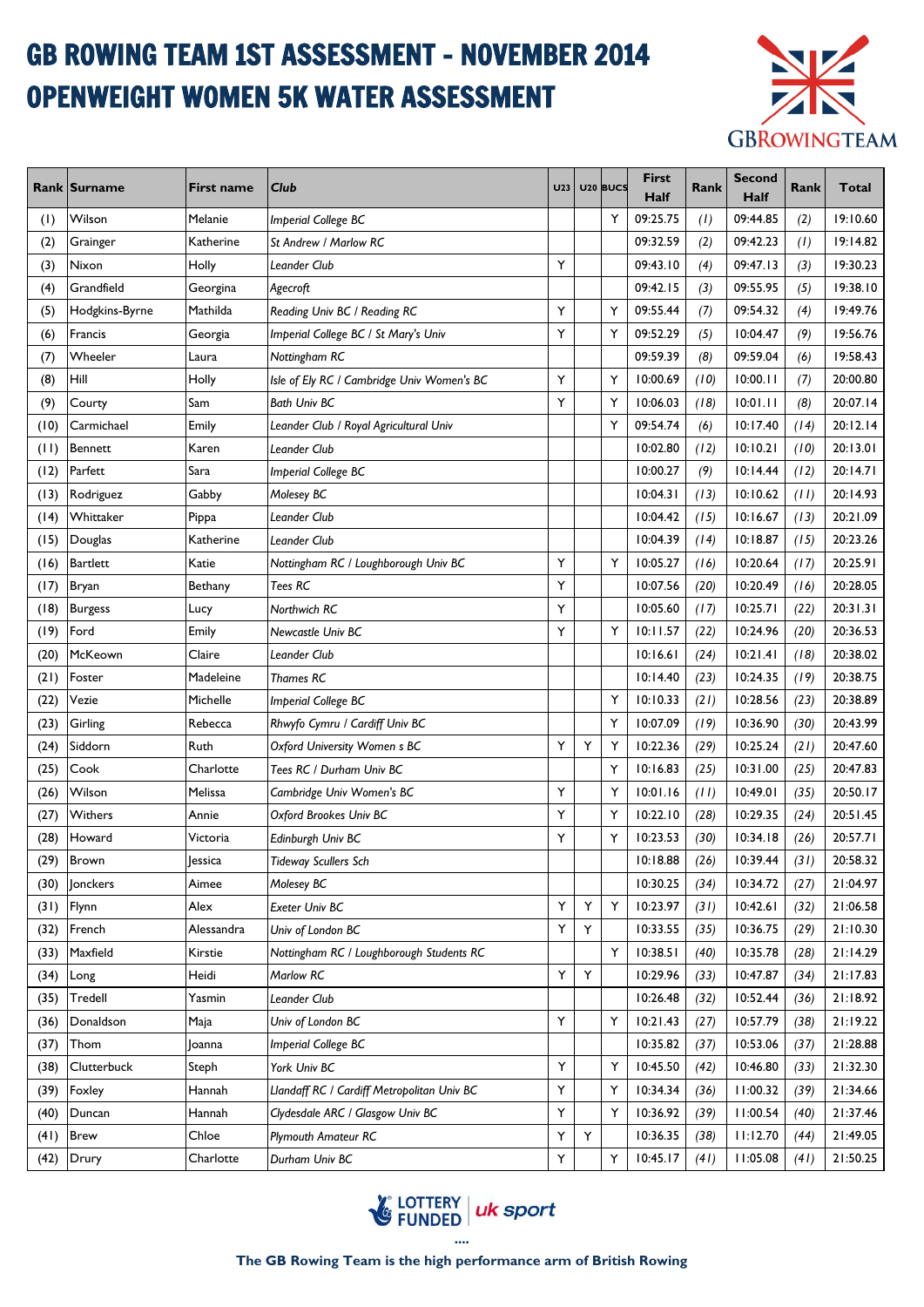# GB ROWING TEAM 1ST ASSESSMENT - NOVEMBER 2014 OPENWEIGHT WOMEN 5K WATER ASSESSMENT



|      | <b>Rank Surname</b>  | <b>First name</b> | <b>Club</b>            |              |              | <b>U23 U20 BUCS</b> | <b>First</b><br>Half | Rank | <b>Second</b><br>Half | Rank | <b>Total</b> |
|------|----------------------|-------------------|------------------------|--------------|--------------|---------------------|----------------------|------|-----------------------|------|--------------|
| (43) | <b>Edwards</b>       | Rebecca           | Queens Univ. Ladies BC | $\checkmark$ |              | $\checkmark$        | 10:47.42             | (43) | 11:09.69              | (42) | 21:57.11     |
| (44) | <b>Willers Moore</b> | <b>I</b> lucha    | Mossbourne             | v            |              |                     | 10:52.66             | (44) | 11:16.11              | (45) | 22:08.77     |
| (45) | <b>Bruce</b>         | Lottie            | Univ of London BC      | v            | $\checkmark$ | $\checkmark$        | 10:58.11             | (45) | 11:10.75              | (43) | 22:08.86     |
| (46) | Harris-White         | Natasha           | Newcastle Univ BC      | v            |              | $\checkmark$        | 1:03.64              | (46) | 11:16.23              | (46) | 22:19.87     |
| (47) | Dear                 | Susannah          | Oxford Brookes Univ BC | v            |              | $\checkmark$        | 1:08.04              | (47) | 11:20.17              | (47) | 22:28.21     |
| (48) | Angwin               | Rebecca           | <b>Warwick Univ BC</b> |              |              | $\checkmark$        | 11:18.99             | (48) | 11:28.71              | (48) | 22:47.70     |

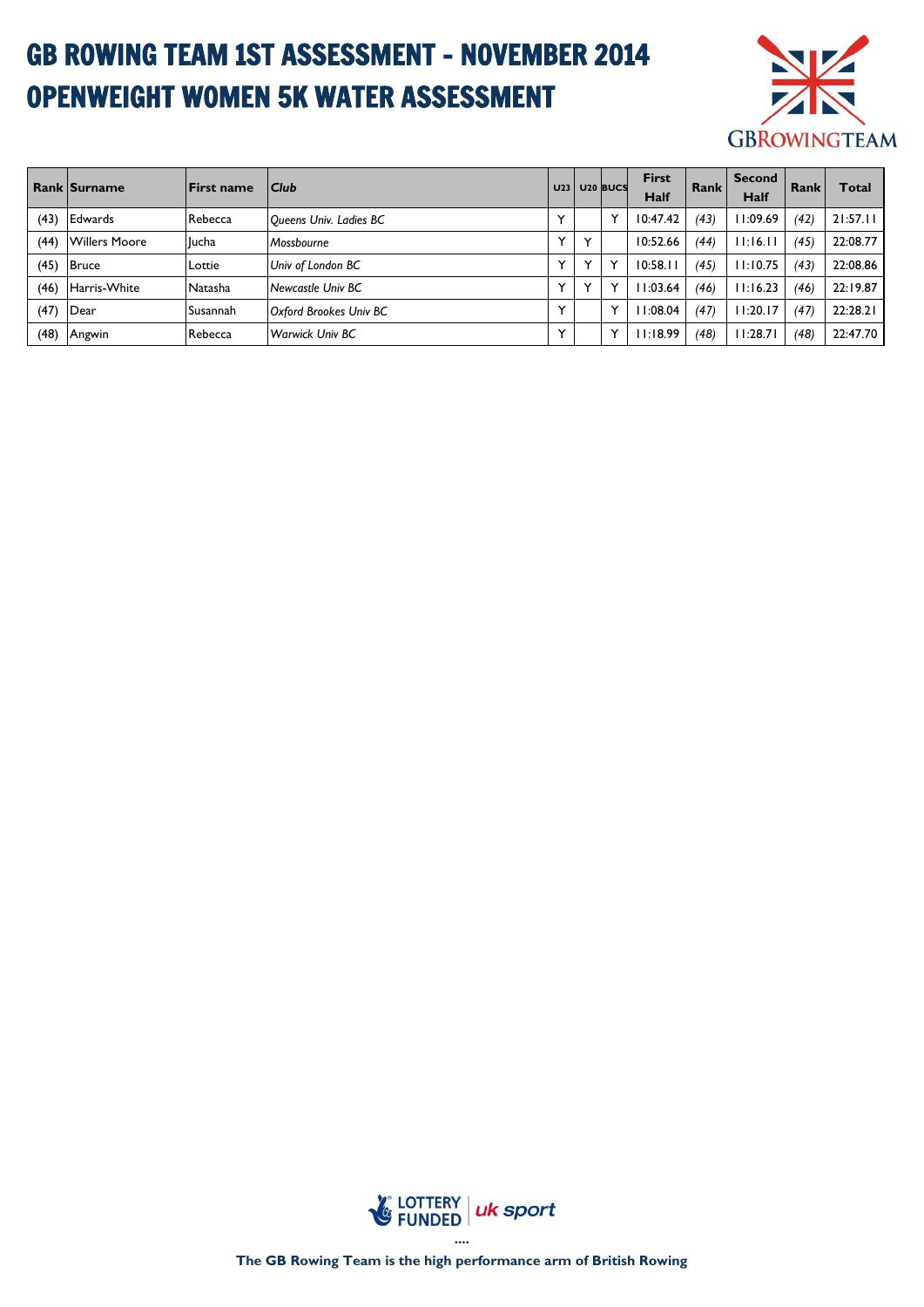## GB ROWING TEAM 1ST ASSESSMENT - NOVEMBER 2014 LIGHTWEIGHT MEN 5K WATER ASSESSMENT



|      | Rank Surname  | <b>First name</b> | <b>Club</b>                                         | U23 |   | U <sub>20</sub> BUCS | <b>First</b><br>Half | Rank | <b>Second</b><br>Half | Rank | <b>Total</b> |
|------|---------------|-------------------|-----------------------------------------------------|-----|---|----------------------|----------------------|------|-----------------------|------|--------------|
| (1)  | Lee-Green     | Zak               | Agecroft                                            |     |   |                      | 09:45.61             | (2)  | 09:16.22              | (1)  | 19:01.83     |
| (2)  | Waite-Roberts | Charles           | Leander Club                                        |     |   |                      | 09:44.31             | (1)  | 09:29.59              | (2)  | 19:13.90     |
| (3)  | Mottram       | Samuel            | Leander Club                                        | Υ   |   |                      | 09:50.80             | (4)  | 09:32.60              | (3)  | 19:23.40     |
| (4)  | Cassells      | Joel              | Oxford Brookes Univ BC                              | Υ   |   | Y                    | 09:50.31             | (3)  | 09:44.69              | (13) | 19:35.00     |
| (5)  | <b>Brown</b>  | Kieran            | Edinburgh Univ BC                                   | Y   |   | Υ                    | 09:56.25             | (7)  | 09:38.84              | (6)  | 19:35.09     |
| (6)  | Bedford       | Matthew           | Univ of London BC                                   |     |   |                      | 09:54.37             | (5)  | 09:43.96              | (10) | 19:38.33     |
| (7)  | Goldsack      | Christopher       | Univ of London BC                                   |     |   |                      | 09:57.96             | (8)  | 09:44.02              | (11) | 19:41.98     |
| (8)  | Richards      | Timothy           | Imperial College BC                                 |     |   | Υ                    | 09:55.07             | (6)  | 09:47.14              | (17) | 19:42.21     |
| (9)  | Heap          | Stuart            | <b>Tideway Scullers Sch</b>                         |     |   |                      | 10:05.80             | (14) | 09:36.64              | (5)  | 19:42.44     |
| (10) | Kimberley     | Wilf              | Imperial College BC                                 |     |   |                      | 09:58.87             | (9)  | 09:43.82              | (9)  | 19:42.69     |
| (11) | Hale          | <b>John</b>       | Imperial College BC                                 |     |   |                      | 10:03.14             | (12) | 09:40.23              | (7)  | 19:43.37     |
| (12) | Gallie        | Hugh              | Agecroft                                            |     |   |                      | 10:07.41             | (18) | 09:36.53              | (4)  | 19:43.94     |
| (13) | Douglass      | Alastair          | <b>Molesey BC / Surrey Univ</b><br>RС.              | Y   | Υ | Υ                    | 10:01.10             | (11) | 09:45.75              | (14) | 19:46.85     |
| (14) | Jackson       | Jonathan          | Leander Club                                        | Υ   | Υ |                      | 10:06.95             | (17) | 09:40.70              | (8)  | 19:47.65     |
| (15) | Parsonage     | Steven            | Leander Club                                        | Υ   | Υ |                      | 10:06.24             | (15) | 09:44.59              | (12) | 19:50.83     |
| (16) | McKirdy       | George            | Imperial College BC                                 |     |   |                      | 10:05.52             | (13) | 09:46.38              | (16) | 19:51.90     |
| (17) | Evans         | Donald            | Leander Club                                        |     |   |                      | 10:06.75             | (16) | 09:47.31              | (18) | 19:54.06     |
| (18) | Fisher        | Edward            | Leander Club                                        | Y   |   |                      | 10:11.85             | (21) | 09:47.38              | (19) | 19:59.23     |
| (19) | Macleod       | Geordie           | Imperial College BC / 1829<br><b>BC</b>             |     |   |                      | 10:13.94             | (23) | 09:46.07              | (15) | 20:00.01     |
| (20) | Curtis        | Matthew           | Edinburgh Univ BC                                   | Y   | Y | Υ                    | 10:11.51             | (20) | 09:50.49              | (21) | 20:02.00     |
| (21) | Tuck          | Sam               | Durham Univ BC                                      | Y   |   | Υ                    | 10:10.02             | (19) | 09:54.04              | (26) | 20:04.06     |
| (22) | O Reilly      | Nathan            | <b>Tideway Scullers Sch</b>                         |     |   |                      | 10:13.92             | (22) | 09:51.52              | (22) | 20:05.44     |
| (23) | Holbrough     | Myles             | Imperial College BC                                 | Υ   |   | Υ                    | 10:16.19             | (26) | 09:52.15              | (23) | 20:08.34     |
| (24) | Stroud-Turp   | Barnaby           | Newcastle Univ BC                                   | Y   |   | Υ                    | 10:14.49             | (24) | 09:54.44              | (28) | 20:08.93     |
| (25) | <b>Beck</b>   | Chris             | Queens Univ Belfast RC                              | Y   |   | Υ                    | 10:20.74             | (36) | 09:48.55              | (20) | 20:09.29     |
| (26) | Matthews      | Sebastian         | Norwich RC                                          | Υ   | Υ |                      | 10:17.06             | (28) | 09:54.37              | (27) | 20:11.43     |
| (27) | Hudson        | Patrick           | Imperial College BC                                 |     |   |                      | 10:20.96             | (37) | 09:52.75              | (24) | 20:13.71     |
| (29) | Loveday       | David             | <b>Imperial College BC / Univ</b><br>of East London |     |   | Υ                    | 10:17.06             | (28) | 09:58.60              | (32) | 20:15.66     |
| (30) | Copus         | Jamie             | Oxford Brookes Univ BC                              | Υ   |   | Υ                    | 10:00.90             | (10) | 10:16.93              | (48) | 20:17.83     |

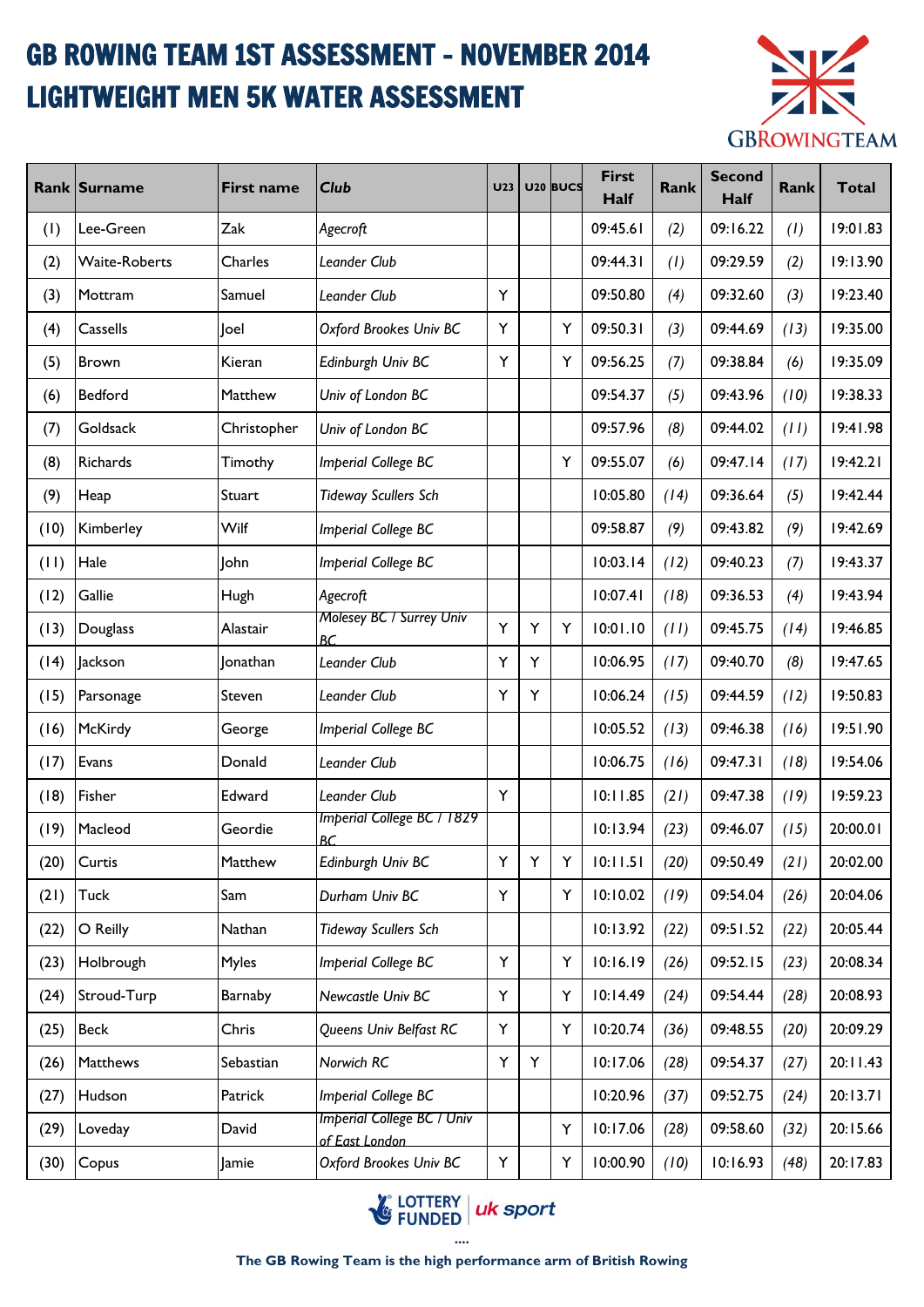## GB ROWING TEAM 1ST ASSESSMENT - NOVEMBER 2014 LIGHTWEIGHT MEN 5K WATER ASSESSMENT



|      | <b>Rank Surname</b> | <b>First name</b> | <b>Club</b>                                        | U <sub>23</sub> |   | U <sub>20</sub> BUCS | <b>First</b><br>Half | <b>Rank</b> | <b>Second</b><br>Half | Rank | <b>Total</b> |
|------|---------------------|-------------------|----------------------------------------------------|-----------------|---|----------------------|----------------------|-------------|-----------------------|------|--------------|
| (31) | Arthur              | Rowan             | Oxford Univ Lwt RC                                 | Υ               |   | Y                    | 10:16.41             | (27)        | 10:01.48              | (37) | 20:17.89     |
| (32) | <b>Bird</b>         | lames             | W of England Univ BC /<br><b>Gloucester RC</b>     | Y               | Y | Υ                    | 10:21.44             | (39)        | 09:56.50              | (29) | 20:17.94     |
| (33) | Anderson            | Joseph            | Newcastle Univ BC                                  | Υ               | Υ | Y                    | 10:25.21             | (43)        | 09:53.76              | (25) | 20:18.97     |
| (34) | Wright              | Alex              | Doncaster RC / Sheffield                           | Y               |   | Υ                    | 10:19.53             | (35)        | 09:59.50              | (34) | 20:19.03     |
| (35) | Maxwell             | Gregor            | Univ BC<br>Edinburgh Univ BC / Univ<br>of Stirling | Υ               |   | Y                    | 10:17.45             | (30)        | 10:03.83              | (40) | 20:21.28     |
| (36) | Kerswell-Jensen     | Simon             | Oxford Brookes Univ BC                             | Υ               | Y | Υ                    | 10:18.97             | (34)        | 10:02.52              | (39) | 20:21.49     |
| (37) | Dowty               | Andrew            | Leander Club                                       | Y               |   |                      | 10:15.63             | (25)        | 10:07.82              | (44) | 20:23.45     |
| (38) | Parnell             | Nicholas          | London RC                                          |                 |   |                      | 10:18.72             | (33)        | 10:04.85              | (41) | 20:23.57     |
| (39) | Patrick             | George            | Newcastle Univ BC                                  | Y               |   | Υ                    | 10:24.35             | (41)        | 09:59.23              | (33) | 20:23.58     |
| (40) | Board               | Benjamin          | Leander Club                                       | Y               |   |                      | 10:17.70             | (32)        | 10:06.14              | (43) | 20:23.84     |
| (41) | <b>Reeves</b>       | Benjamin          | Oxford Brookes Univ BC                             | Υ               |   | Y                    | 10:24.73             | (42)        | 10:00.98              | (35) | 20:25.71     |
| (42) | Morgan              | Oliver            | Oxford Brookes Univ BC                             | Υ               |   | Υ                    | 10:21.11             | (38)        | 10:05.34              | (42) | 20:26.45     |
| (43) | Hayward             | Oliver            | London RC                                          | Υ               |   |                      | 10:28.37             | (47)        | 09:58.24              | (31) | 20:26.61     |
| (44) | Mayne               | Henry             | Imperial College BC                                | Υ               |   |                      | 10:28.52             | (48)        | 10:01.32              | (36) | 20:29.84     |
| (45) | McCarron            | Jamie             | Cambois                                            | Y               |   |                      | 10:27.96             | (46)        | 10:02.03              | (38) | 20:29.99     |
| (46) | McGarva             | John              | Nottingham Trent Univ BC                           | Υ               |   | Υ                    | 10:23.57             | (40)        | 10:08.83              | (45) | 20:32.40     |
| (47) | Murdock             | Max               | Univ of East London BC                             |                 |   | Υ                    | 10:31.14             | (50)        | 10:10.15              | (46) | 20:41.29     |
| (48) | Kempson             | Rory              | <b>Newcastle Univ BC</b>                           | Υ               |   | Υ                    | 10:29.34             | (49)        | 10:14.13              | (47) | 20:43.47     |
| (49) | Stringfellow        | <b>James</b>      | Rhwyfo Cymru / Cardiff<br>Univ BC                  | Y               |   | Υ                    | 10:37.25             | (53)        | 10:17.14              | (49) | 20:54.39     |
| (50) | Walker              | lan               | Aberdeen Univ BC                                   | Y               |   | Y                    | 10:34.39             | (51)        | 10:23.05              | (53) | 20:57.44     |
| (51) | Parnell             | Dominic           | London RC                                          | Y               | Υ |                      | 10:36.29             | (52)        | 10:22.80              | (51) | 20:59.09     |
| (52) | Smith               | Jack              | Nottingham RC                                      | Υ               | Y |                      | 10:26.13             | (44)        | 10:37.38              | (60) | 21:03.51     |
| (53) | Lee                 | Angus             | Durham Univ BC                                     | Υ               | Υ | Υ                    | 10:38.77             | (54)        | 10:25.94              | (55) | 21:04.71     |
| (54) | Richards            | James             | Univ of London BC                                  | Y               |   | Υ                    | 10:27.20             | (45)        | 10:38.63              | (61) | 21:05.83     |
| (55) | Cullen              | Charles           | Granta / Cambridge Univ<br>Lwt RC                  | Y               |   | Υ                    | 10:49.24             | (56)        | 10:20.59              | (50) | 21:09.83     |
| (56) | Griffiths           | Stephen           | Durham Univ BC                                     | Υ               |   | Υ                    | 10:41.76             | (55)        | 10:31.81              | (59) | 21:13.57     |
| (57) | Rickards            | David             | Exeter Univ BC                                     | Y               |   | Υ                    | 10:50.22             | (57)        | 10:29.20              | (57) | 21:19.42     |
| (58) | Morris              | Alex              | Southampton Univ BC                                | Υ               |   |                      | 10:51.66             | (58)        | 10:29.10              | (56) | 21:20.76     |
| (59) | Williamson          | Simon             | Reading Univ BC                                    | Υ               |   | Υ                    | 10:58.33             | (59)        | 10:22.91              | (52) | 21:21.24     |

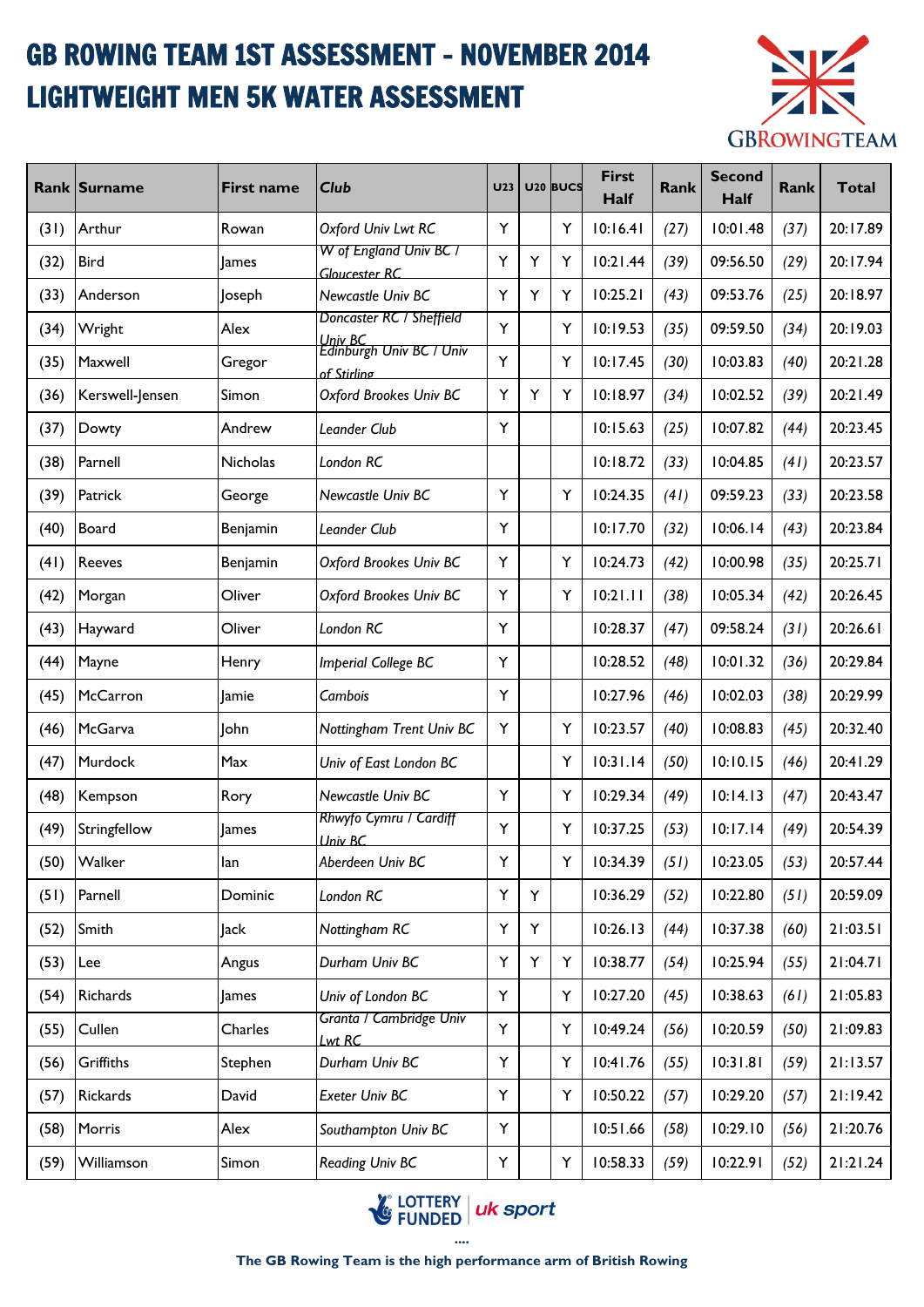# GB ROWING TEAM 1ST ASSESSMENT - NOVEMBER 2014 LIGHTWEIGHT MEN 5K WATER ASSESSMENT



|      | <b>Rank Surname</b> | <b>First name</b> | Club                             | U <sub>23</sub> | U <sub>20</sub> BUCS | <b>First</b><br>Half | <b>Rank</b> | <b>Second</b><br>Half | Rank | Total    |
|------|---------------------|-------------------|----------------------------------|-----------------|----------------------|----------------------|-------------|-----------------------|------|----------|
| (60) | Chess               | Tom               | Granta                           | $\checkmark$    |                      | 10:59.73             | (60)        | 10:25.41              | (54) | 21:25.14 |
| (61) | Wood                | Archie            | Pembroke College<br>Cambridge BC | $\checkmark$    |                      | 1:09.68              | (61)        | 10:30.73              | (58) | 21:40.41 |
| (62) | llohnson            | Stephen           | Oxford Brookes Univ BC           | $\checkmark$    |                      | 12:10.99             | (62)        | 11:16.52              | (62) | 23:27.51 |